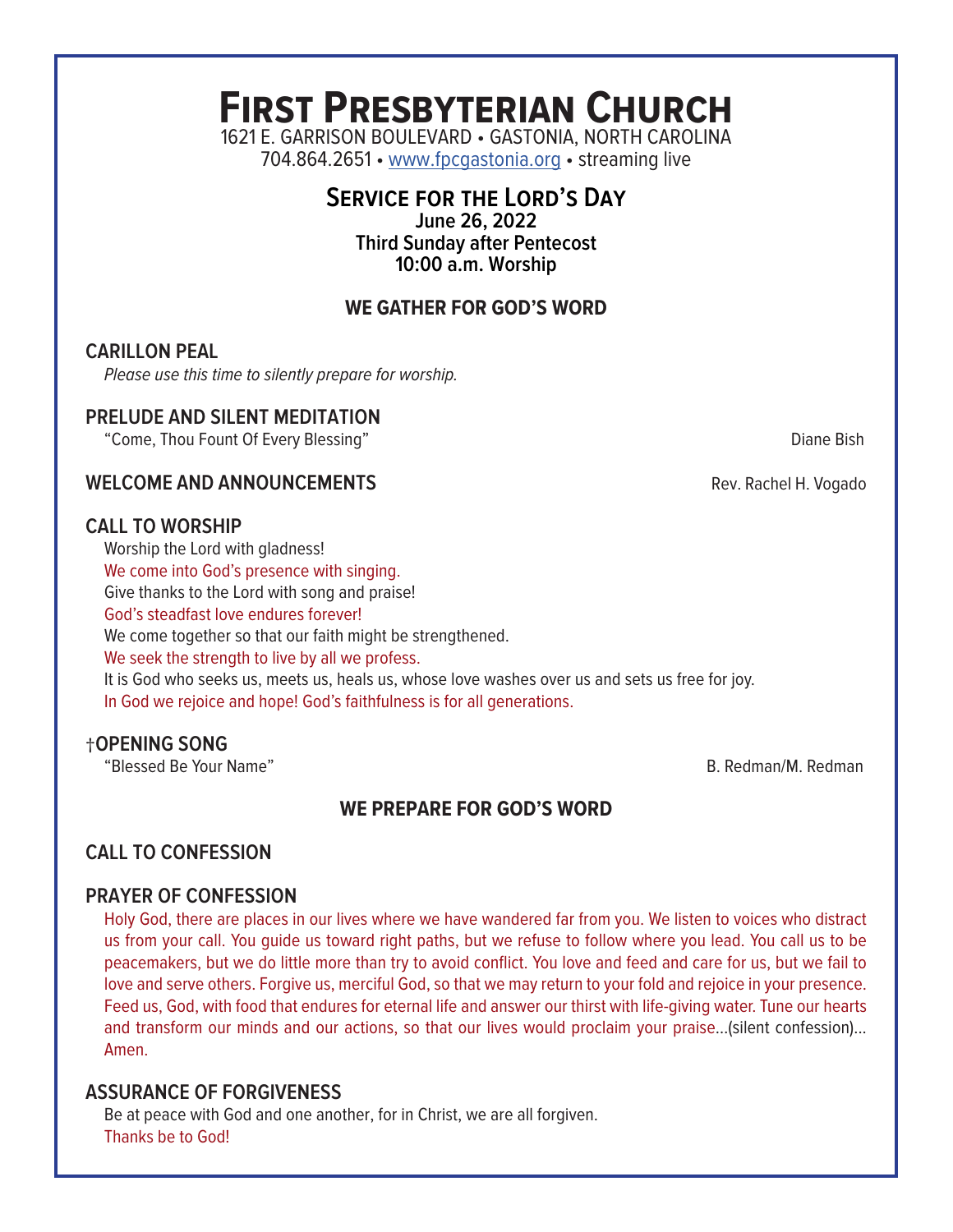# †**GLORIA PATRI**

#### **WE HEAR GOD'S WORD**

#### **CHILDREN'S SERMON**

*Following the message, children through third grade may depart for Children's Church. They will return during the musical offering following the sermon.*

#### **ANTHEM**

"Think on These Things" arr. by Mark Patterson *anthem text inspired by Phillipians 4:4-9*

#### **PRAYER FOR ILLUMINATION**

#### **OLD TESTAMENT LESSON**

Psalm 100

#### **NEW TESTAMENT LESSON**

Philippians 4:4-9

#### **SERMON SERIES**

This is My Story, This is My Song

#### **SERMON**

"Come, Thou Fount of Every Blessing" The Come of the Rev. Rachel H. Vogado

# **WE RESPOND TO GOD'S WORD**

#### †**HYMN #475**

"Come, Thou Fount of Every Blessing" Network: The Come of the NETTLETON

| <b>†AFFIRMATION OF FAITH (Brief Statement of Faith)</b> |
|---------------------------------------------------------|
| We trust in God,                                        |
| whom Jesus called Abba, Father.                         |
| In sovereign love God created the world good            |
| and makes everyone equally in God's image               |
| male and female, of every race and people,              |
| to live as one community.                               |
| But we rebel against God; we hide from our Creator.     |
| Ignoring God's commandments,                            |
| we violate the image of God in others and ourselves,    |
| accept lies as truth,                                   |
| exploit neighbor and nature,                            |
| and threaten death to the planet entrusted to our care. |
| We deserve God's condemnation.                          |
| Yet God acts with justice and mercy to redeem creation. |
| In everlasting love,                                    |
| the God of Abraham and Sarah chose a covenant people    |
| to bless all families of the earth.                     |
|                                                         |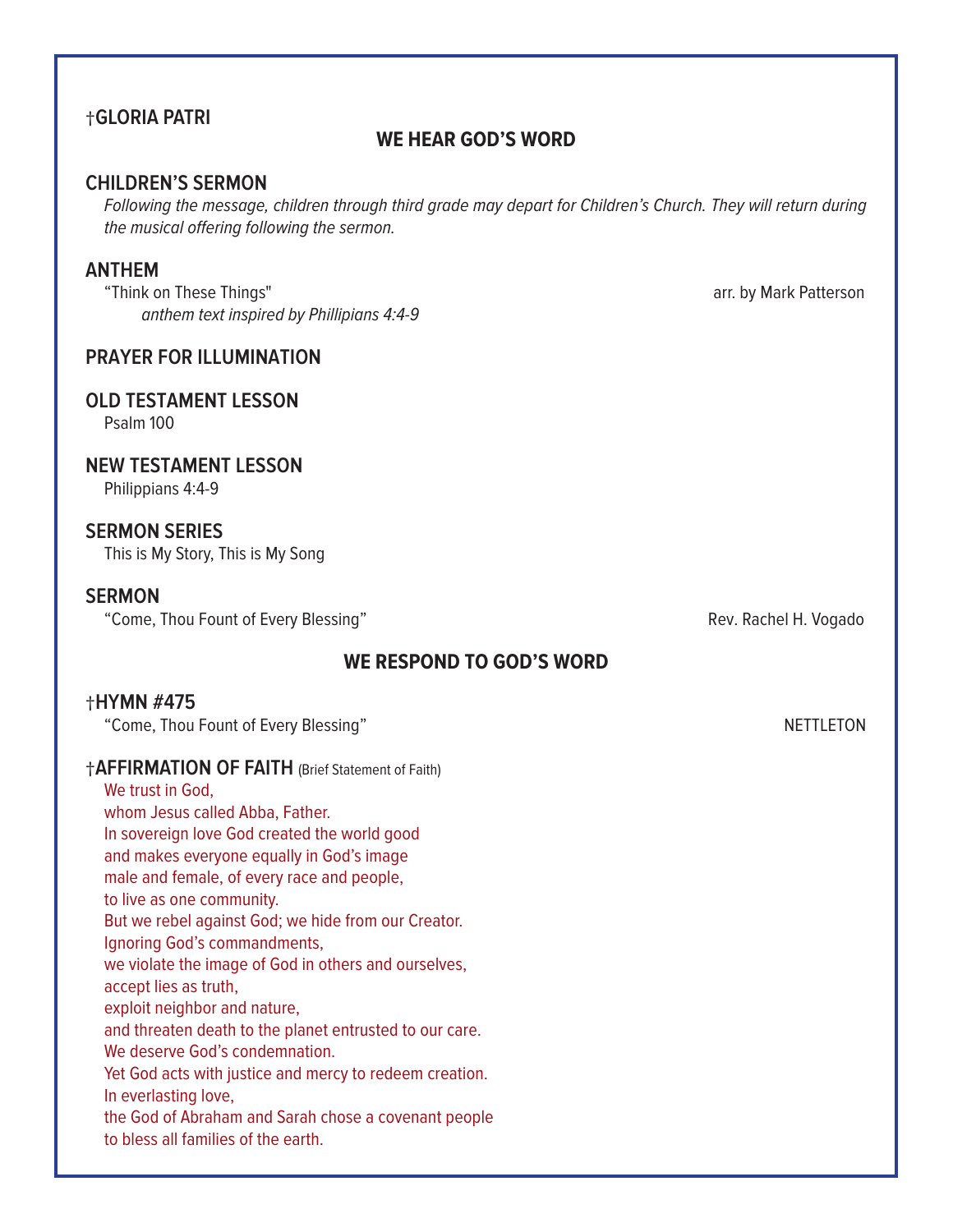Hearing their cry, God delivered the children of Israel from the house of bondage. Loving us still, God makes us heirs with Christ of the covenant. Like a mother who will not forsake her nursing child, like a father who runs to welcome the prodigal home, God is faithful still. With believers in every time and place, we rejoice that nothing in life or in death can separate us from the love of God in Christ Jesus our Lord.

# **PRAYERS OF THE PEOPLE AND THE LORD'S PRAYER**

Our Father who art in heaven, hallowed be Thy name. Thy kingdom come, Thy will be done, on earth as it is in heaven. Give us this day our daily bread; and forgive us our debts, as we forgive our debtors; and lead us not into temptation but deliver us from evil. For Thine is the kingdom and the power and the glory, forever. Amen.

# **CALL FOR THE OFFERING**

Tithes and offerings may be presented online at www.fpcgastonia.org/giving or by scanning the QR code on the right.

# **OFFERTORY**

"Duo on NETTLETON" David Lasky

†**DOXOLOGY**

# **DEDICATION OF THE OFFERING**

# **WE COMMIT TO SHARE GOD'S WORD**

#### †**HYMN**

"Blessed Assurance, Jesus Is Mine!" (Refrain Only) and the control of the ASSURANCE This is my story, this is my song Praising my savior all the day long This is my story, this is my song Praising my savior all the day long

# †**CHARGE AND BENEDICTION**

# †**POSTLUDE**

"Toccata on NETTLETON" David Lasky

†If you are able, please stand.

# **Leading worship today:**

Rev. Rachel H. Vogado Bethany Jennings, David Jennings, Matt Smith

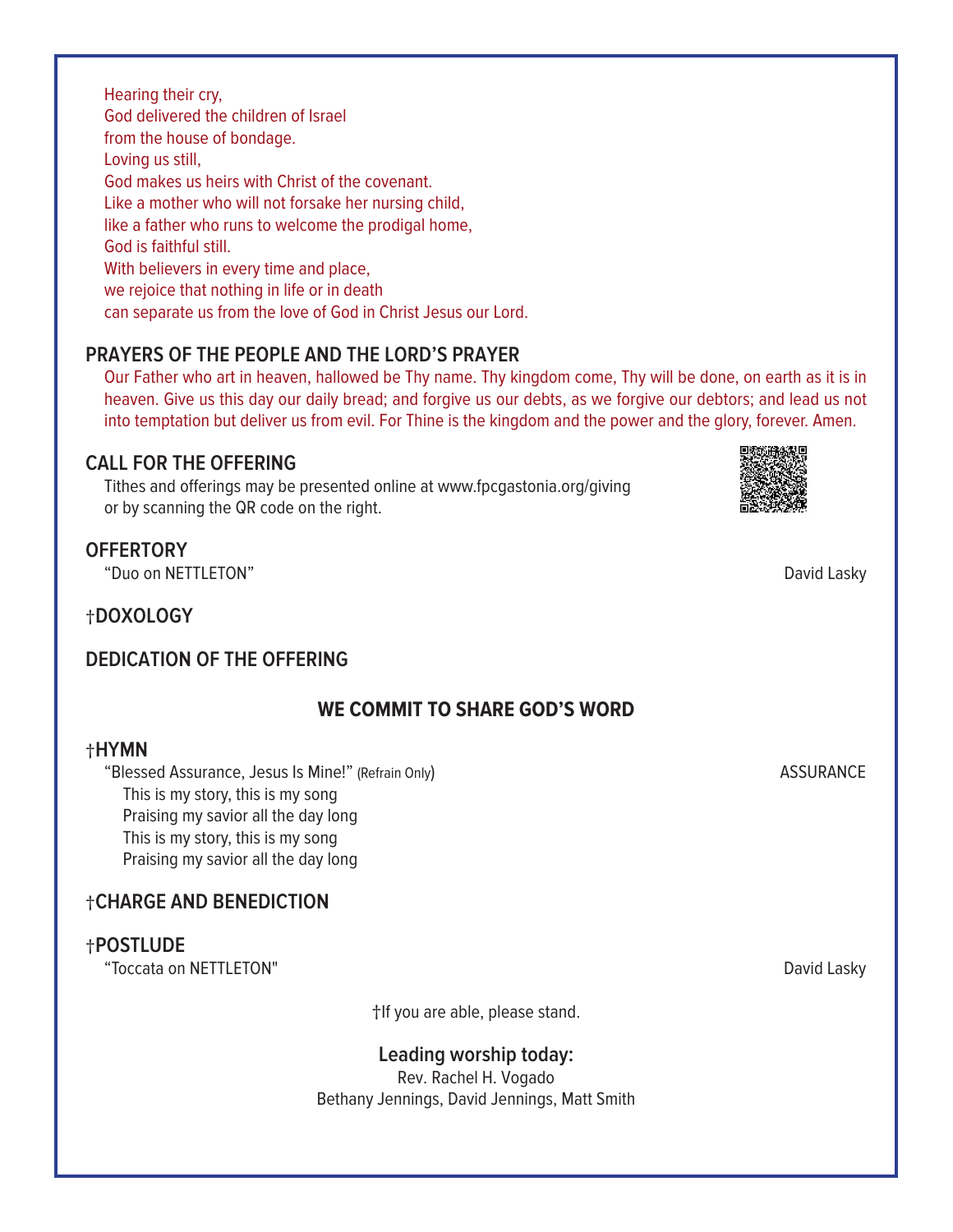# **WEEKLY ANNOUNCEMENTS**

#### **COMBINED SERVICES THIS SUMMER**

We will be having combined services throughout the summer in the sanctuary at 10 am until September 4.

**Don't forget we will have outdoor worship next week, July 3. Meet in the lower driveway at 10 am and don't forget to bring your own chair and coffee!**

#### **FOURTH SUNDAY REFRESHMENTS**

Today, we will be having refreshments after the service. Please stop and grab a drink and a cookie for some fun and fellowship with one another.

#### **GASTON PARISH NURSE MINISTRY**

On June 29 at 6 pm, the Gaston Parish Nurse Ministry will be holding an event celebrating resilience through the pandemic, as well as honoring the memories of those who passed due to COVID-19. At the event, a commisioned piece of art called, "Resilience," will be unveiled and those who attend will have an opportunity to complete it as a group. Come out to this event for fun, refreshments, door prizes, and more!

Rotary Centennial Pavilion 107 N. South St. Gastonia, NC 28052

#### **SECOND SUNDAY INTERGENERATIONAL BREAKFAST**

Would you like to join with people of all ages for some fun and meaningful Sunday School time? Can you imagine how special it will be to learn together and grow in faith as a church family? Then join us for an intergenerational Sunday School at 9 am, July 10 and August 14 in the Fellowship Hall Breezeway! Adults, youth, and children are all invited to share a light breakfast, fellowship, and participate in a lesson to help us all hear and celebrate the Good News together!

#### **VACATION BIBLE SCHOOL**

Join us this summer for Vacation Bible School! Register now to join the fun! Look for sign-ups for both children participants, and youth and adult volunteers in the Faith Formation weekly newsletter or scan the QR code!

When: August 1-4, 2022 Time: 9 am - Noon



#### **COVID GRIEF AND LOSS SUPPORT GROUP**

A group of licensed professional counselors have created a FREE support group open to all Gaston County residents. If you have suffered a loss unrelated to Coronavirus, you are also welcome. This is an open group, no RSVP needed.

Every other Thursday June 2 - September 22 - 10:30 - 11:30 am First United Methodist Church - Room #218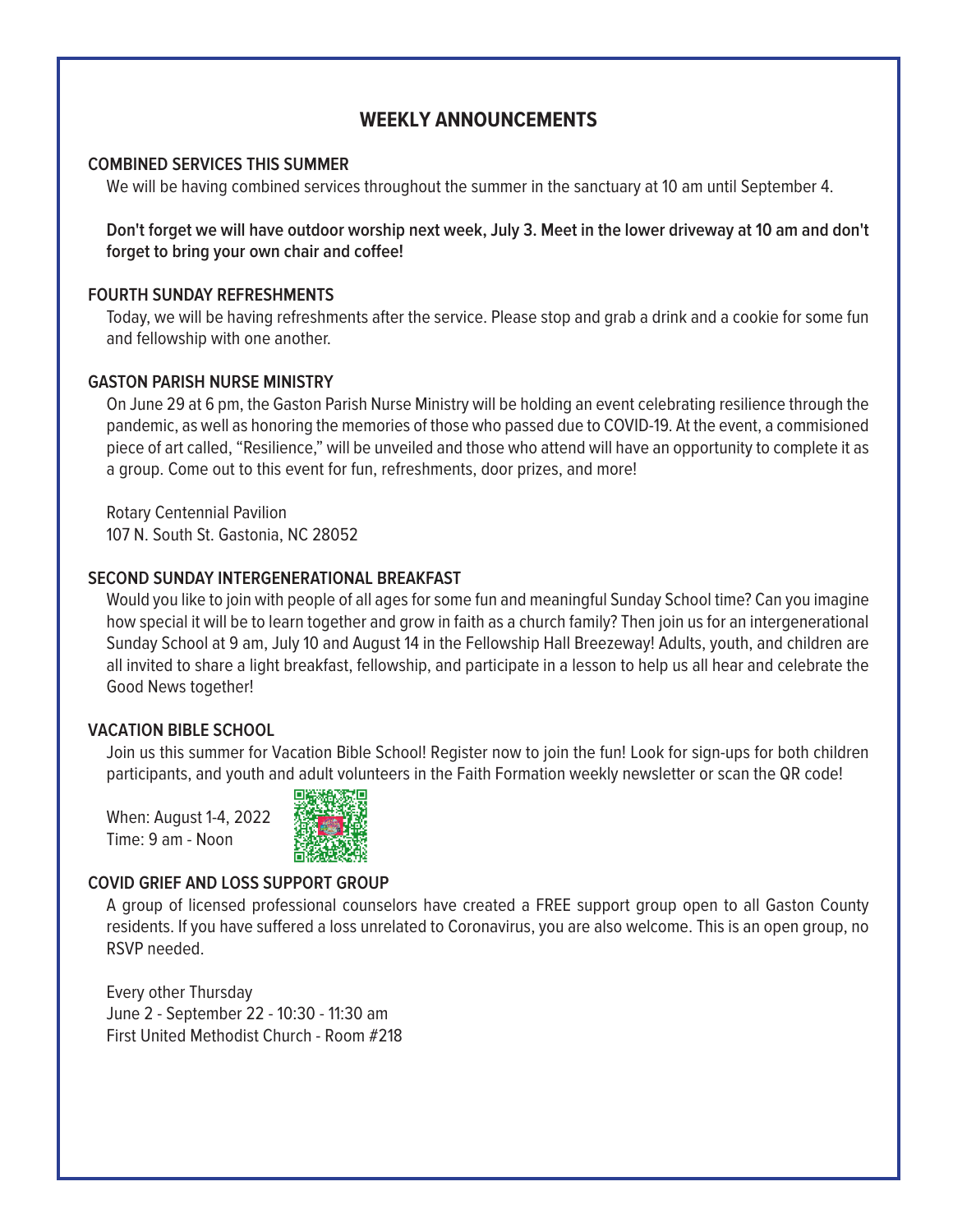#### **MUSIC LYRICS**

#### **PRAISE HYMN - BLESSED BE YOUR NAME B. Redman/M. Redman**

Blessed be Your name In the land that is plentiful Where Your streams of abundance flow Blessed be Your name

Blessed be Your name When I'm found in the desert place Though I walk through the wilderness Blessed be Your name

Ev'ry blessing You pour out I'll Turn back to praise When the darkness closes in Lord Still I will say

Blessed be the name of the Lord Blessed be Your name Blessed be the name of the Lord Blessed be Your glorious name

Blessed be Your name When the sun's shining down on me When the world's all as it should be Blessed be Your name

Blessed be Your name On the road marked with suffering Though there's pain in the offering Blessed be Your name

You give and take away You give and take away My heart will choose to say Lord blessed be Your name